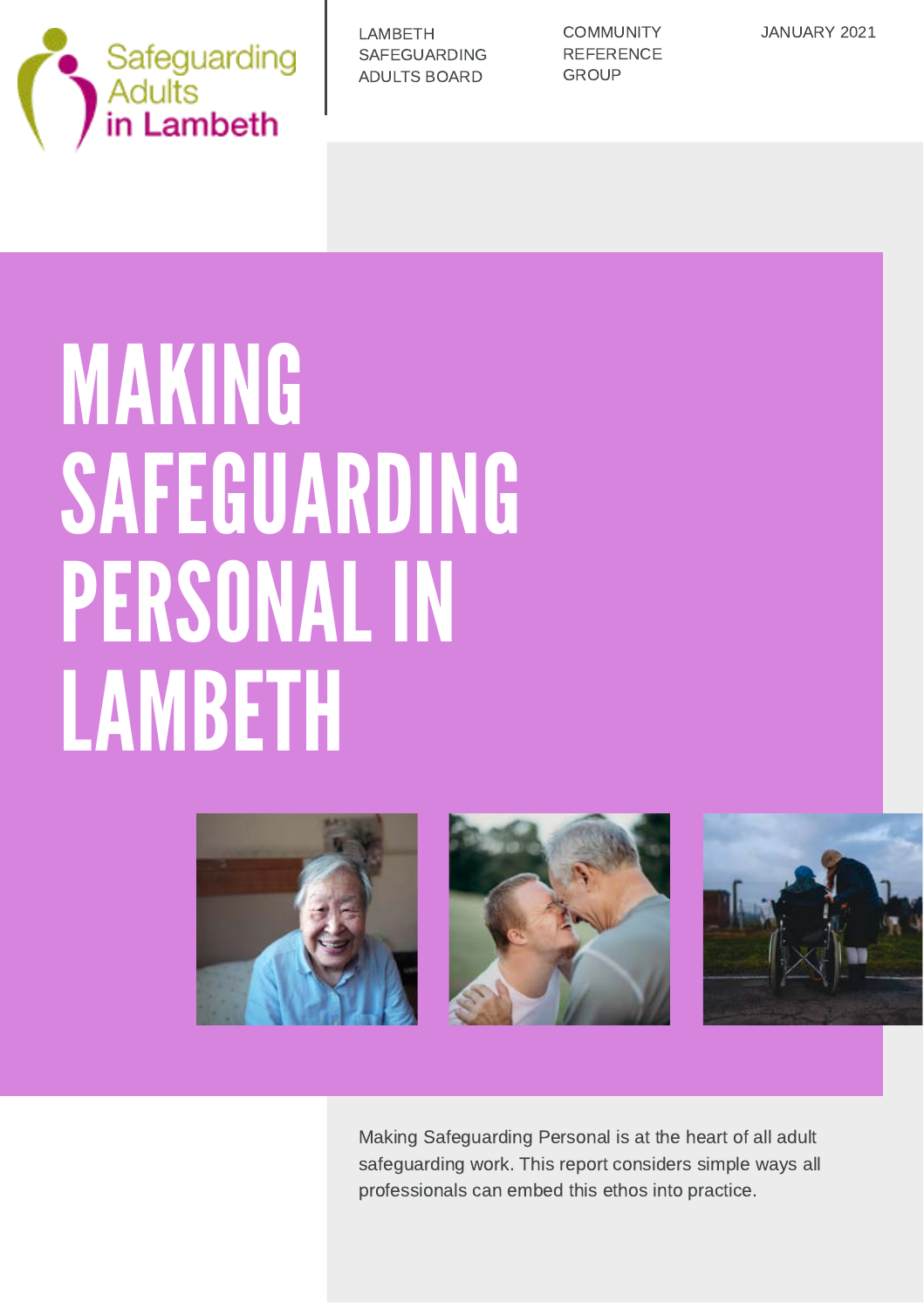

What is this buzzword, 'Safeguarding'? How can we engage if you don't use rational English?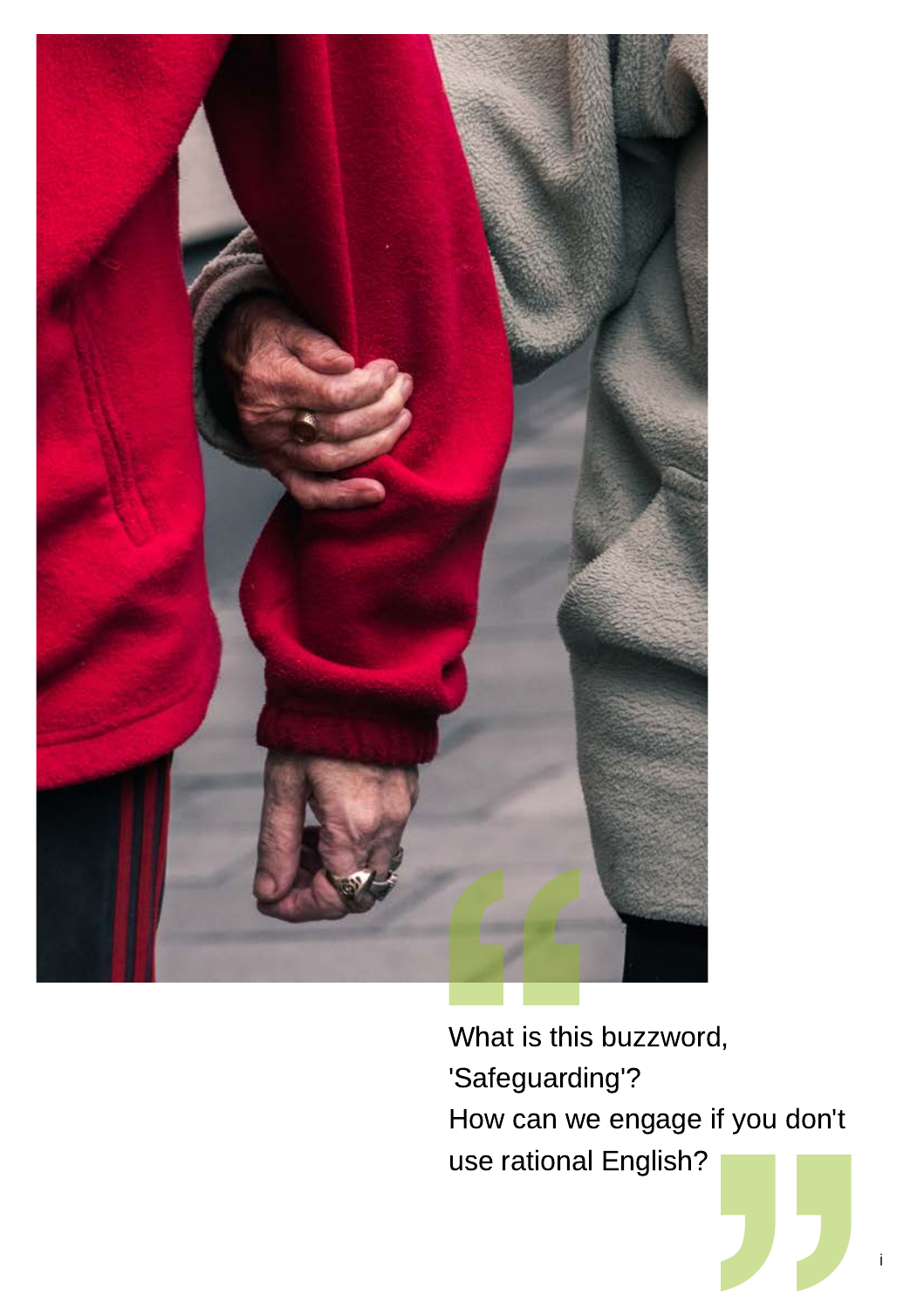# **CONTENTS**

**ON**<br>What is Making Safeguarding Personal?







**CONFIDENT**<br>Resources and further reading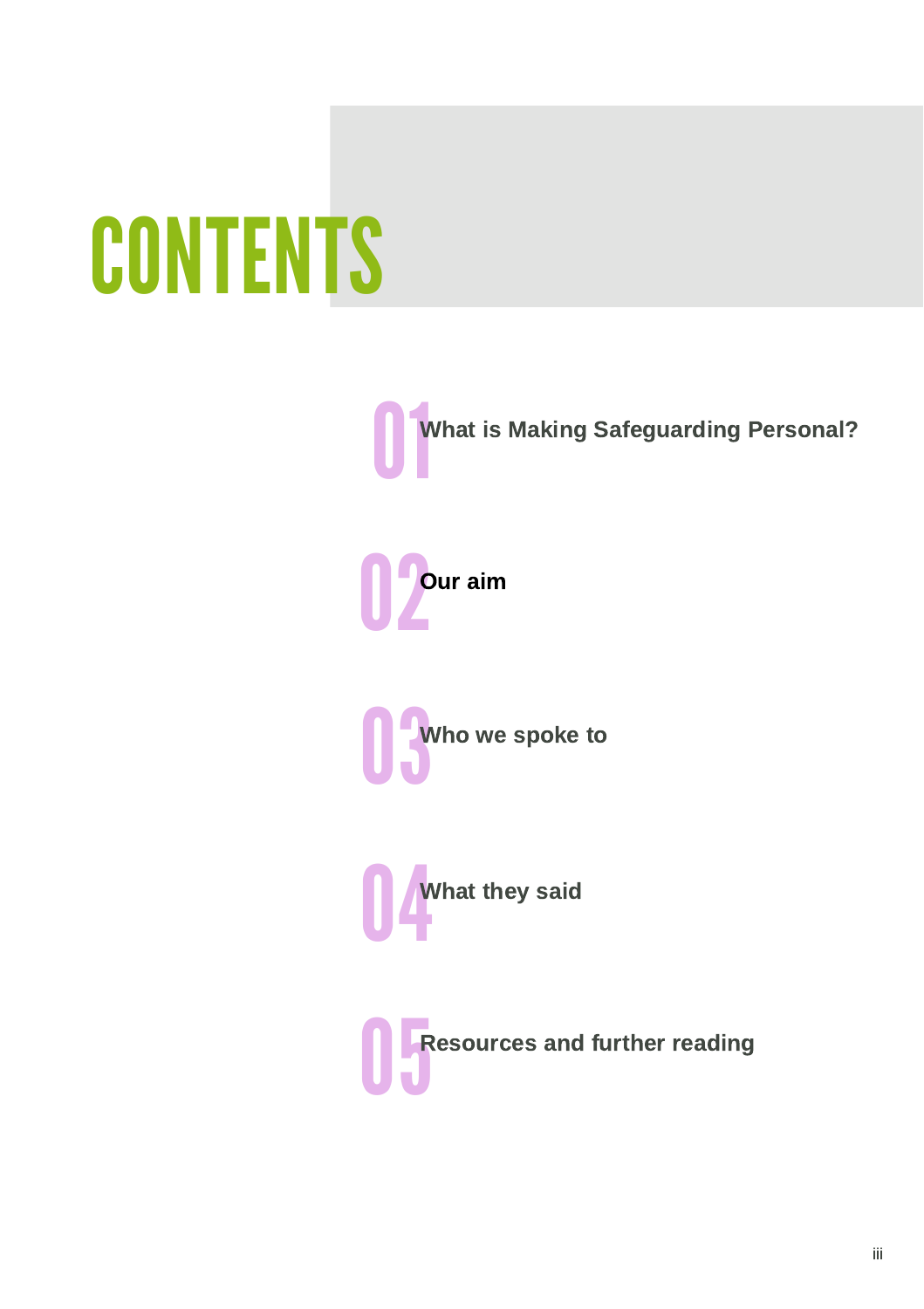### WHAT IS MAKING SAFEGUARDING PERSONAL?

Making Safeguarding Personal is about ensuring that our professional responses to concerns about an adult who may be experiencing abuse or neglect, are to work alongside that person, rather than 'putting them through a statutory process'.

This shift in focus is at the heart of Adult Safeguarding under the Care Act (2014). It emphasises a personalised, simplified approach to adult safeguarding, which prioritises the individual's wishes and empowers them, wherever possible, to feel they have choice and control. The outcomes must be about improving quality of life, wellbeing and safety.

"What good is it making someone safer if it merely makes them miserable?" - Lord Justice Mundy, "What Price Dignity?" (2010)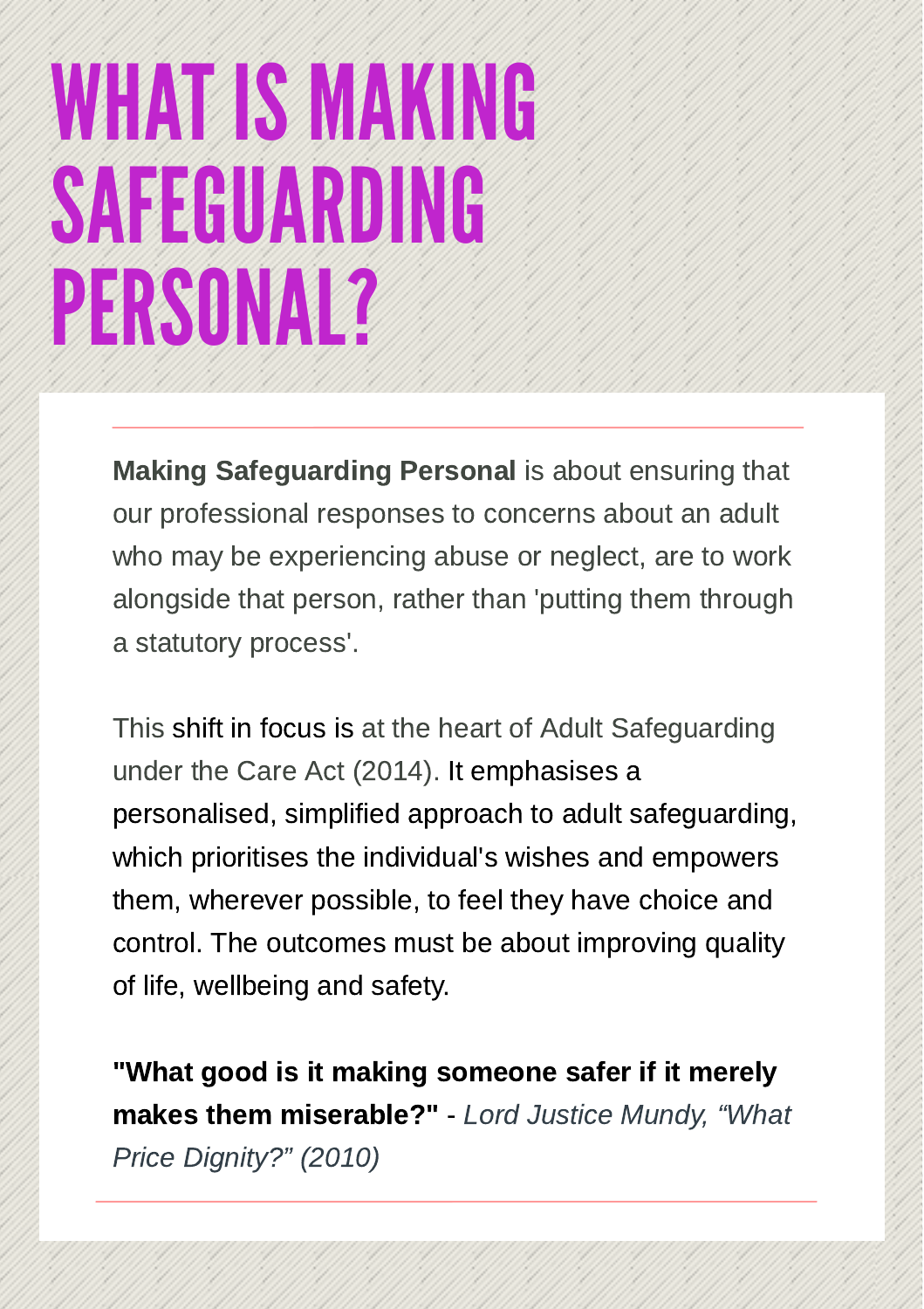# OUR AIM

We want to ensure the principle of Making Safeguarding Personal (MSP) is embedded in all that we do in Lambeth. All professionals need to feel confident about what MSP means and how to apply this in practice.

Responsibility for this does not lie within with one team or one person. In each adult safeguarding situation, we should think about:

- Who is best placed to work with the individual?
- How can we ask the person upfront about what they want?

- How can we better involve the person's circle of support?

By using the voice of Lambeth residents and service users we want to help those working with adults at risk to think more carefully about the language and approach they use when raising and responding to adult safeguarding concerns.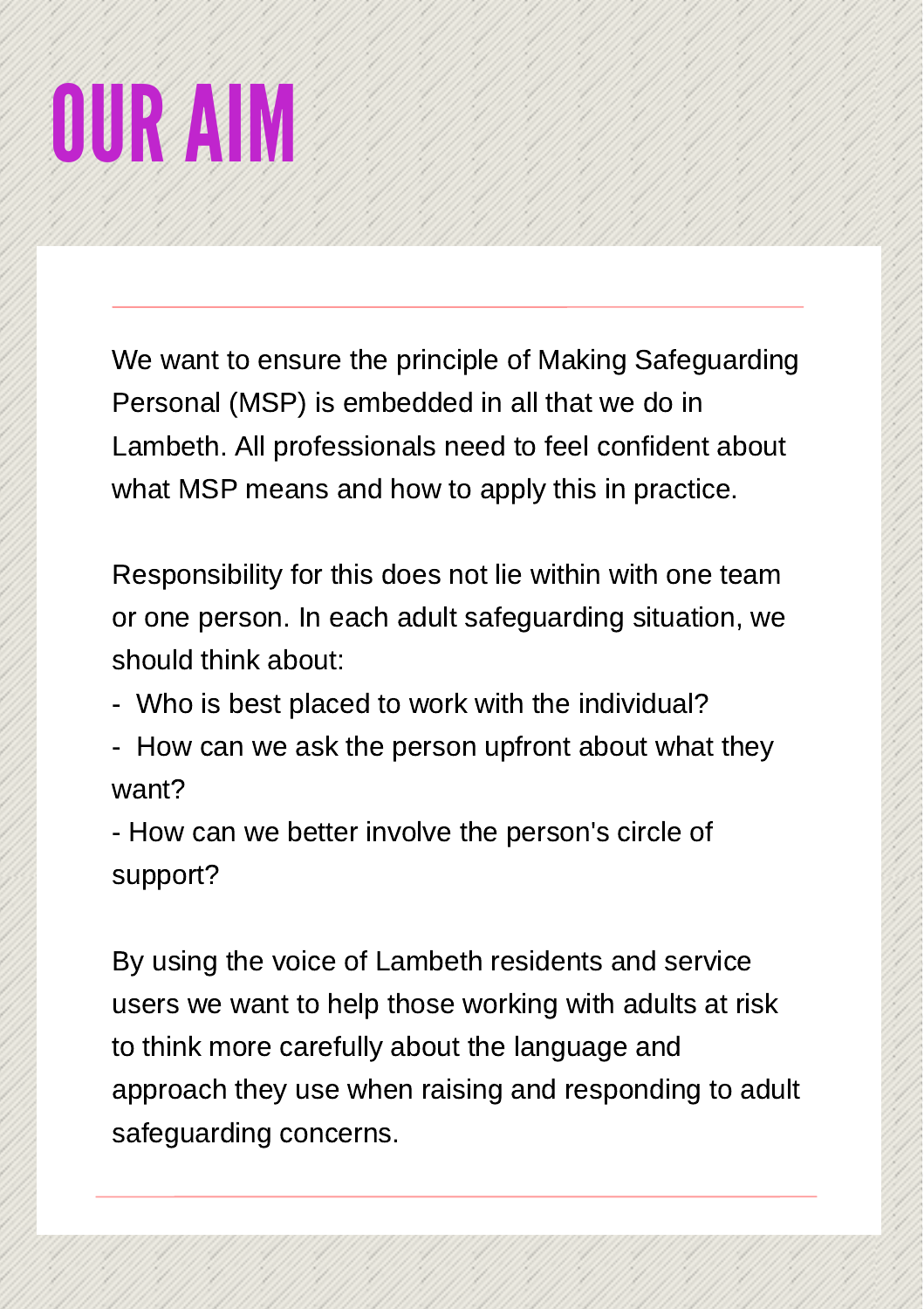# WHO WE SPOKE TO:

#### How our respondents identified



#### Experience of safeguarding



Extremely confident (37.04%) Somewhat confident (25.93%) Not sure (22.22%) Not confident (14.81%)



In total 28 people responded to our online survey or took part in telephone interview, with representation from a range of service user groups.

Around 30% of our respondent indicated some uncertainty about raising a safeguarding concern.

63% of respondents said that they had previous experience of being involved in an adult safeguarding enquiry.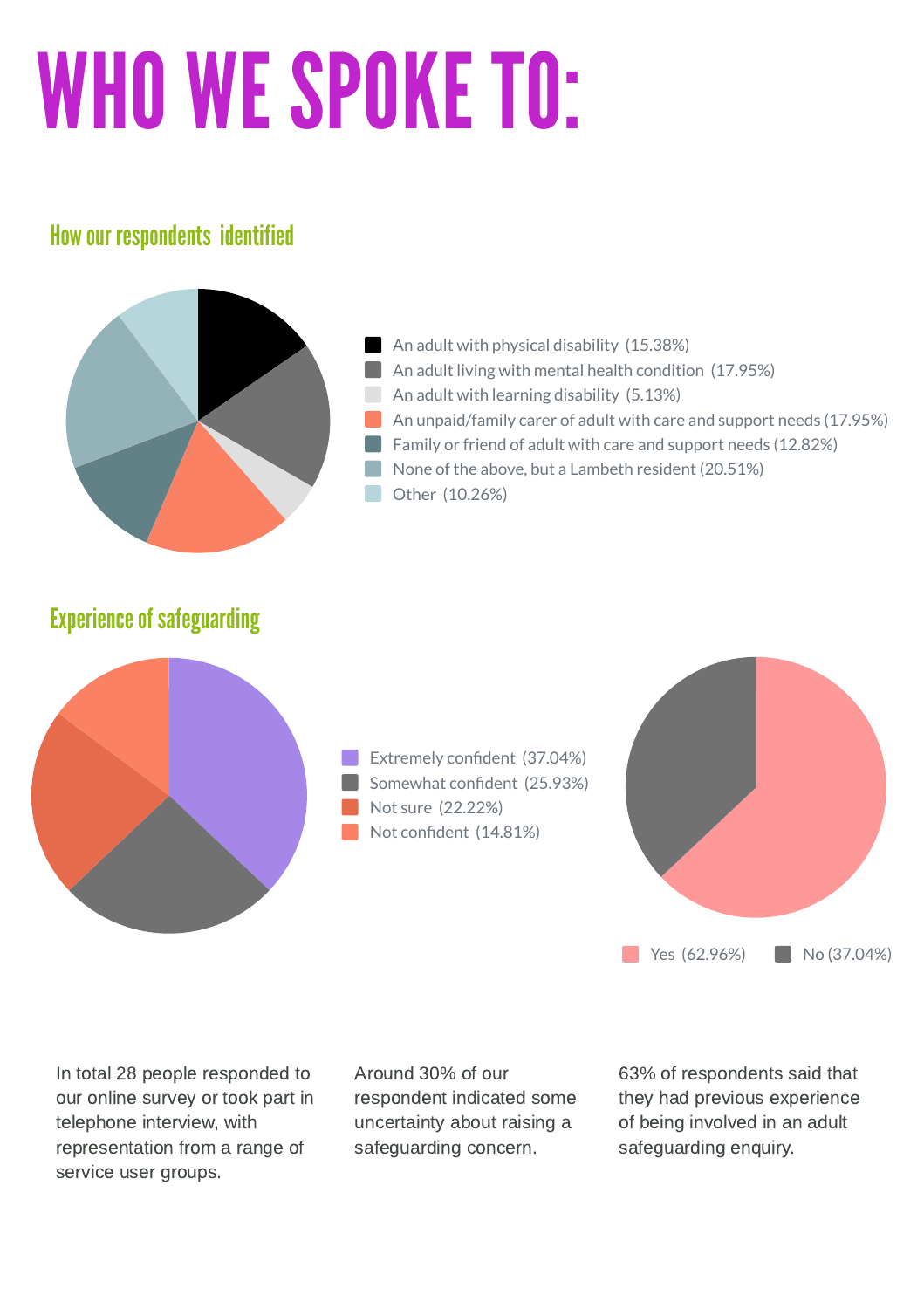## WHAT THEY TOLD US

This report sets out in detail what our respondents told us about how their perceptions of adult safeguarding. Their feedback has reinforced some **key messages for practice:** 

- Take time to clearly explain what we mean by adult safeguarding. Use simple language that the person will understand - think about using easy-read materials to help where appropriate.
- Sometimes it is important to take time to help people understand what has happened and why people are concerned.
- Take time to think about how you involve family and carers don't use accusatory language. A safeguarding concern is not raised 'against' someone.
- **Find out how the person prefers to communicate** It may be that you need make adjustments for them - for example they might require an interpreter or use a communication device.
- Make sure that the person is listened to and that they and any representative is **involved throughout the process** - take account of the individual choices and requirements of everyone involved.
- It is also important to be honest about what can realistically be achieved and how long the process may take.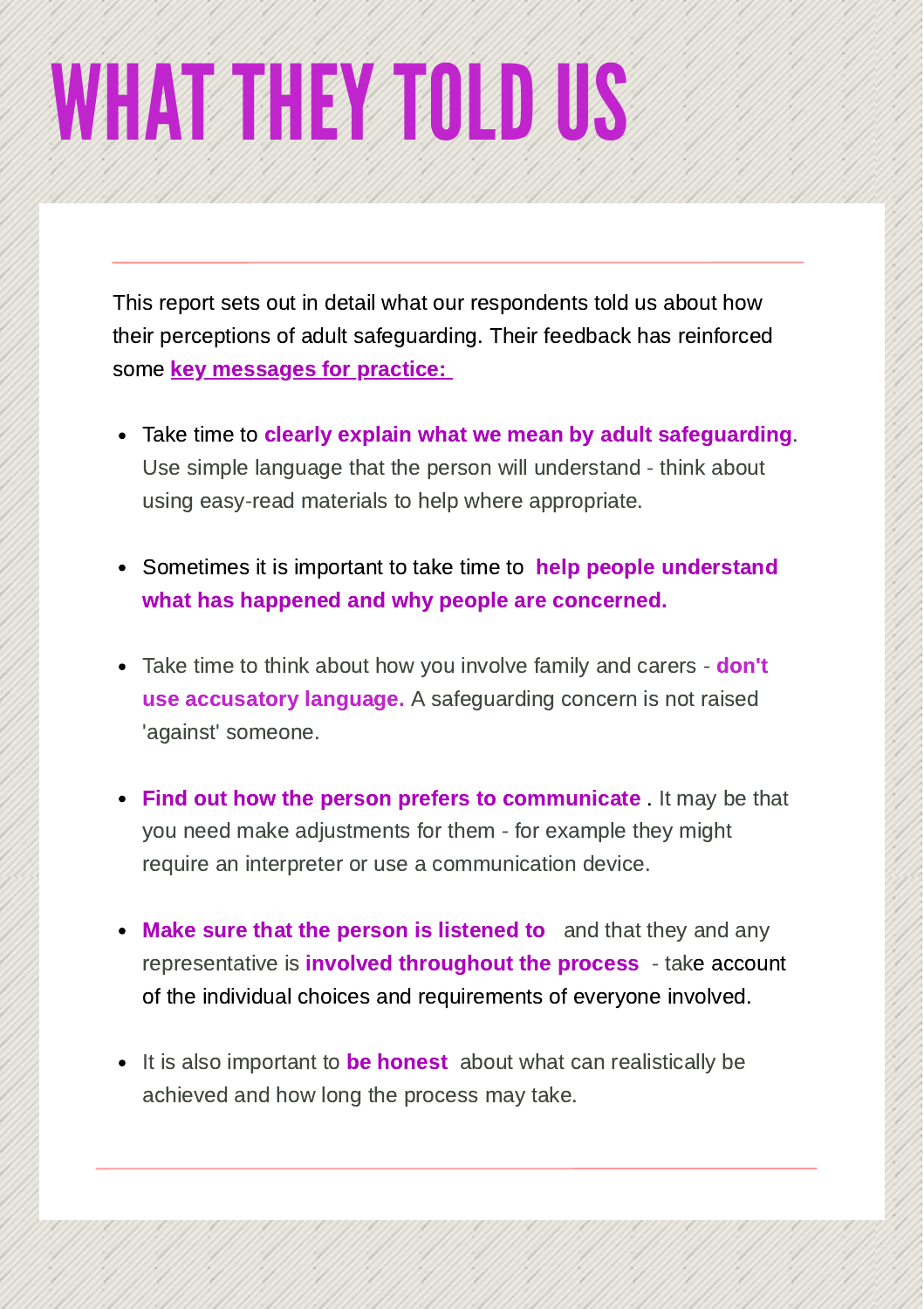### What does "safeguarding" mean to you?

We started by asking our respondents what safeguarding means to them.

'Safeguarding' carries lots of different connotations, and we need to bear in mind that many of the people we work with might have different expectation of what adult safeguarding processes are for.

It is important to **clearly explain what we mean by** adult safeguarding using simple language.

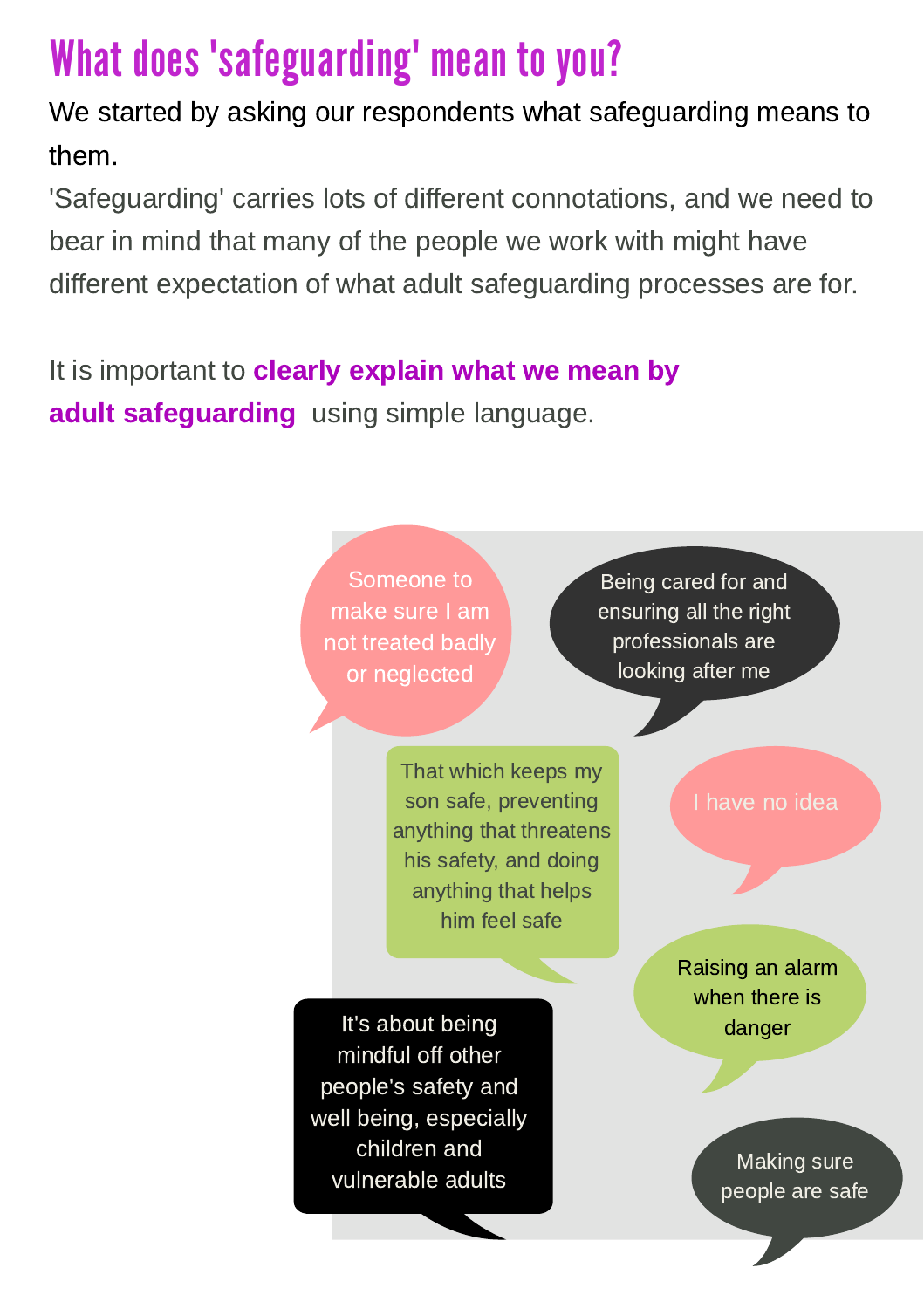### What would prevent you from talking to someone about a safeguarding concern?

Making Safeguarding Personal is about ensuring that safeguarding enquiries are not about pointing the finger but about person centered outcomes. Nonetheless, Adult Safeguarding processes can be daunting. Take time to think about how you involve family and carers - **don't use accusatory language.** A safeguarding concern is not raised 'against' someone.

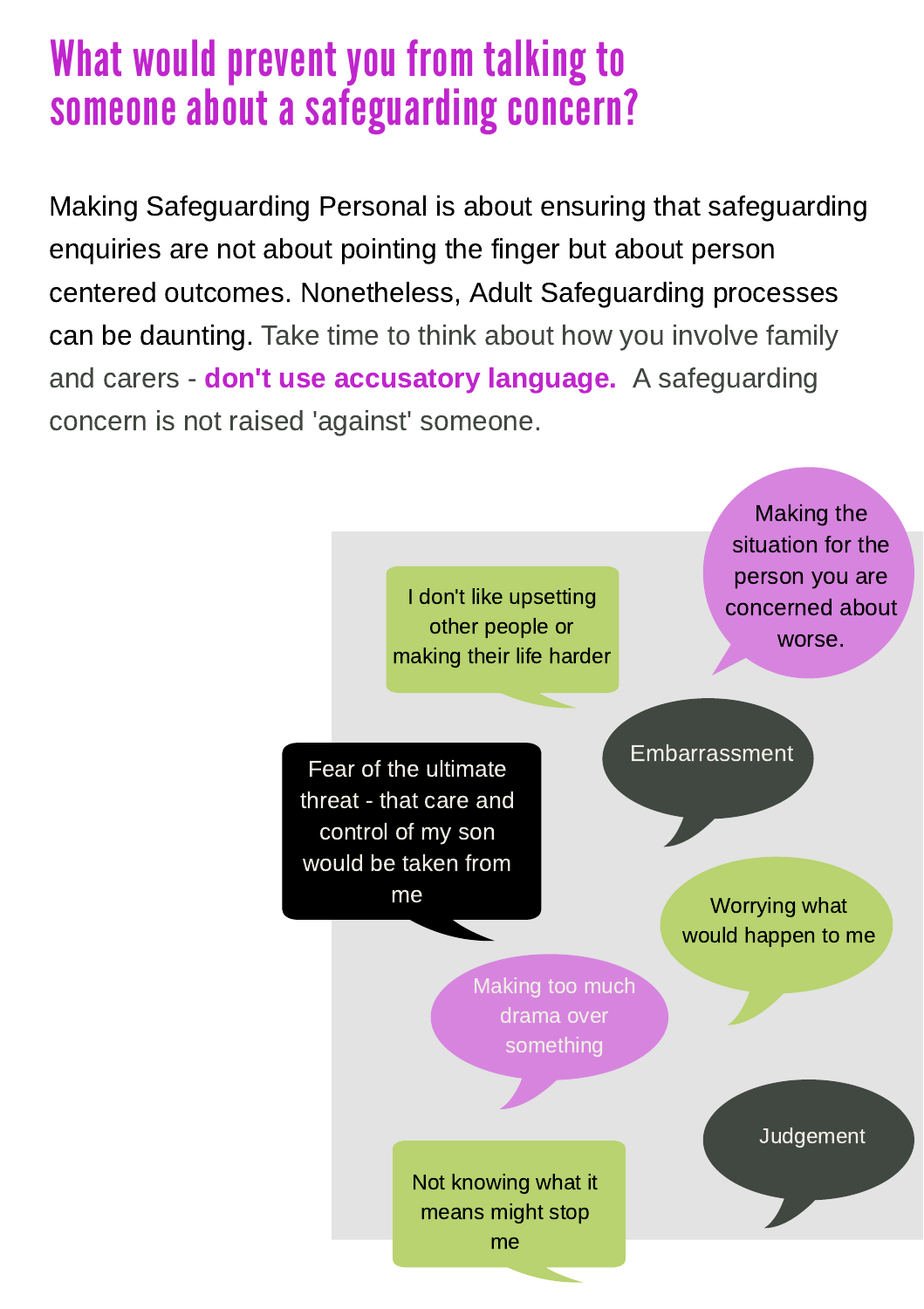### If you were involved in a safeguarding concern/enquiry, what would you expect to happen?

The main things our respondents wanted was to be listened to, respected and involved.

We must make sure that the person is listened to and that they and any representative is **involved throughout the process**, taking account of the individual choices and requirements of everyone involved. It is also important to be honest about what can realistically be achieved and how long the process may take.

> I would expect to be listened to and my concerns to be taken seriously to initiate enquiry. When raising a concern as a friend of someone, I felt that my motives for raising the concern were questioned and not taken as seriously as they would have been if I was a professional.

To be taken seriously and any procedures and outcomes to be clear and transparent

> Listened to, respected and thought about

Some service check on **questioning me** me and take all actions needed to protect me

Someone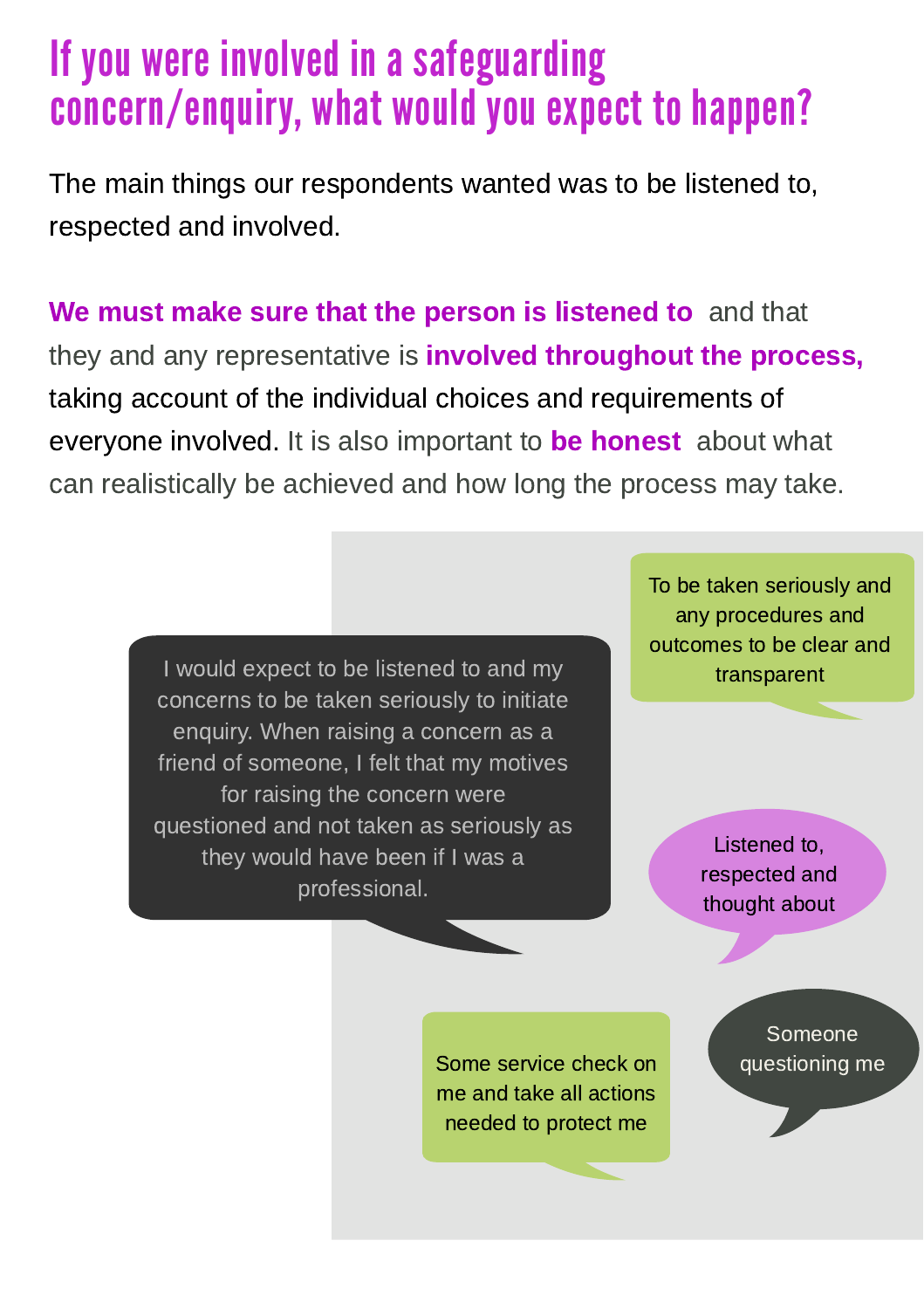James lives at home with his wife Susan, who is his main carer. James has limited mobility and needs support to reposition himself.

Following an admission to hospital after James has a fall, there are concerns that Susan is not following correct procedures for manual handling, and that this could be causing harm to James.

### How would you feel if you were in Susan's position?

### How would you want to be involved in the safeguarding process?

I might feel guilty and/or resentful at being criticised or worried about whether I had hurt James or angry that people didn't understand how hard it was

I would feel hurt that I was being blamed for not looking after my husband properly. I would like to be shown the correct procedures for manual handling that would keep myself and my husband safe

> I'd want them to listen to me rather than just assume I didn't know what I was doing

> > I would feel let down and unsupported. I would feel abused myself

I would want to have the chance to explain what had happened

would want to be able to tell people what our lives were like and to ask for help and to have people understand that

I would like to be involved in the decision making process with professionals and get further support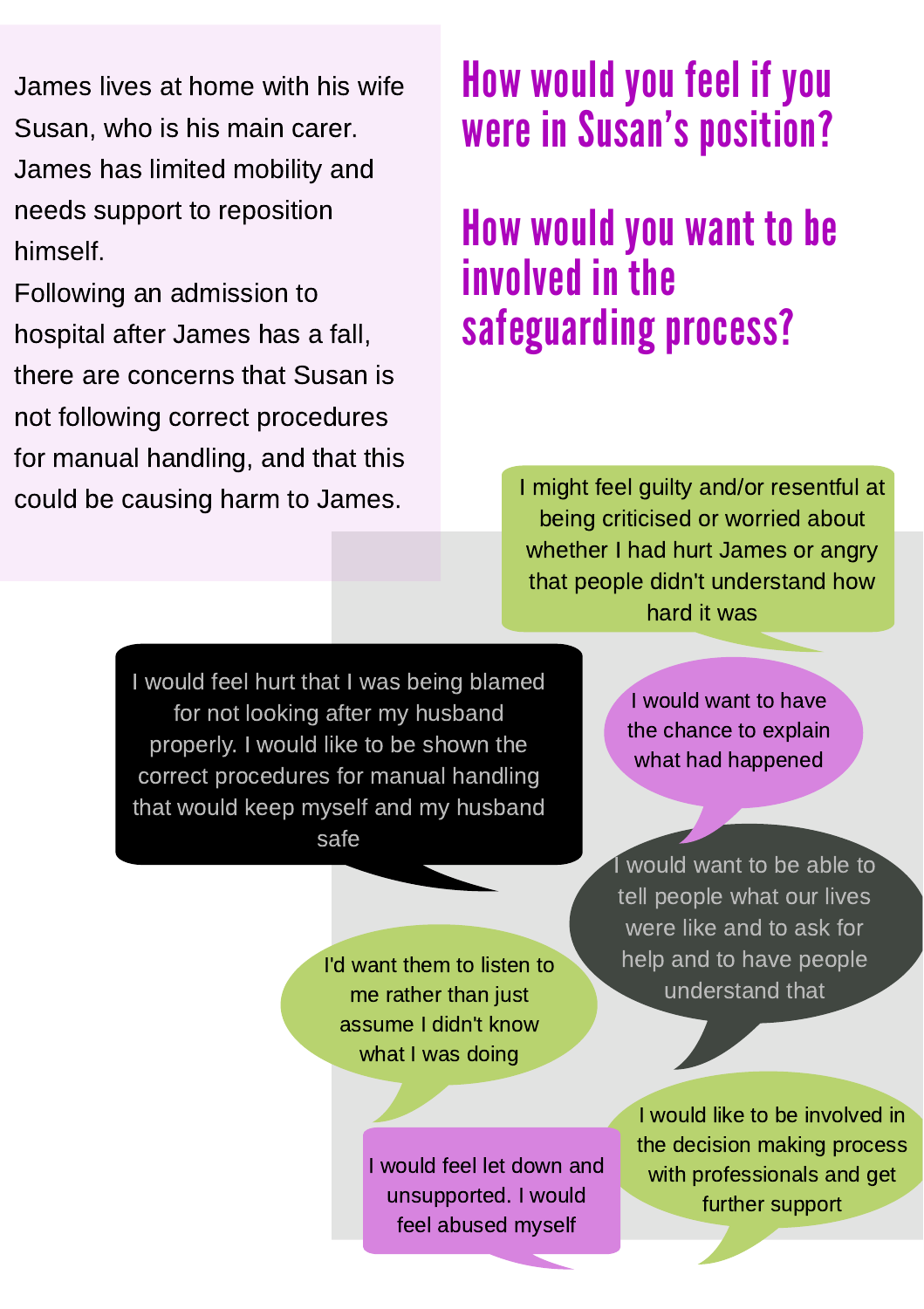Maria is 84 and lives alone. She has hearing loss and mobility difficulties. She told her home care worker that over the past few months her son has been asking her to give him money, and recently he has started to ask for money on a more frequent basis. Maria does not always have enough money to pay for essentials but does not want her son to get in any trouble.

#### How would you feel if you were in Maria's position?

### What would you want from the safeguarding response?

I would want someone to find out what my son's money problems are and to offer him some support through them.

I would feel very worried and perhaps frightened about what might happen to my son, and about how he might react and whether he would be angry with me.

Maria would be feeling anxious and guilty. There needs to be a meeting with other members of the family.

I must be seeking help if I've actually told someone. Maybe just some non-judgmental discussion to help me see the situation differently. I would resent someone telling me what I should do.

I would want to support my son. I wouldn't want social services to ruin my relationship with my son.

I would be nervous that my son might visit less often.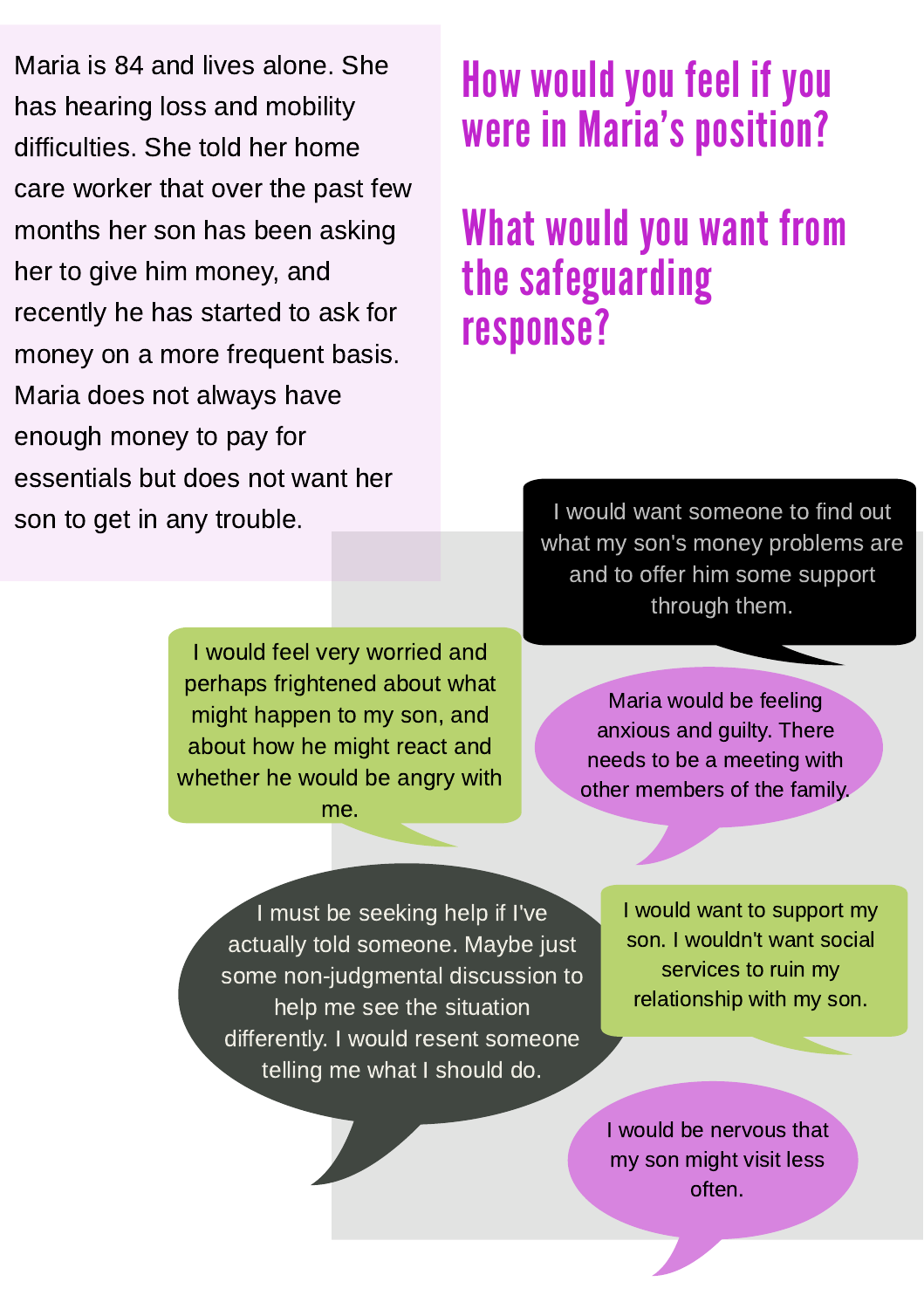How would you prefer to communicate with professionals when discussing sensitive, potentially distressing, issues such as the above?



#### FINDINGS:

Many respondents stated that they would be happy to use a range of communication.

Think about the individual what adjustments need to be made to include them in the safeguarding process?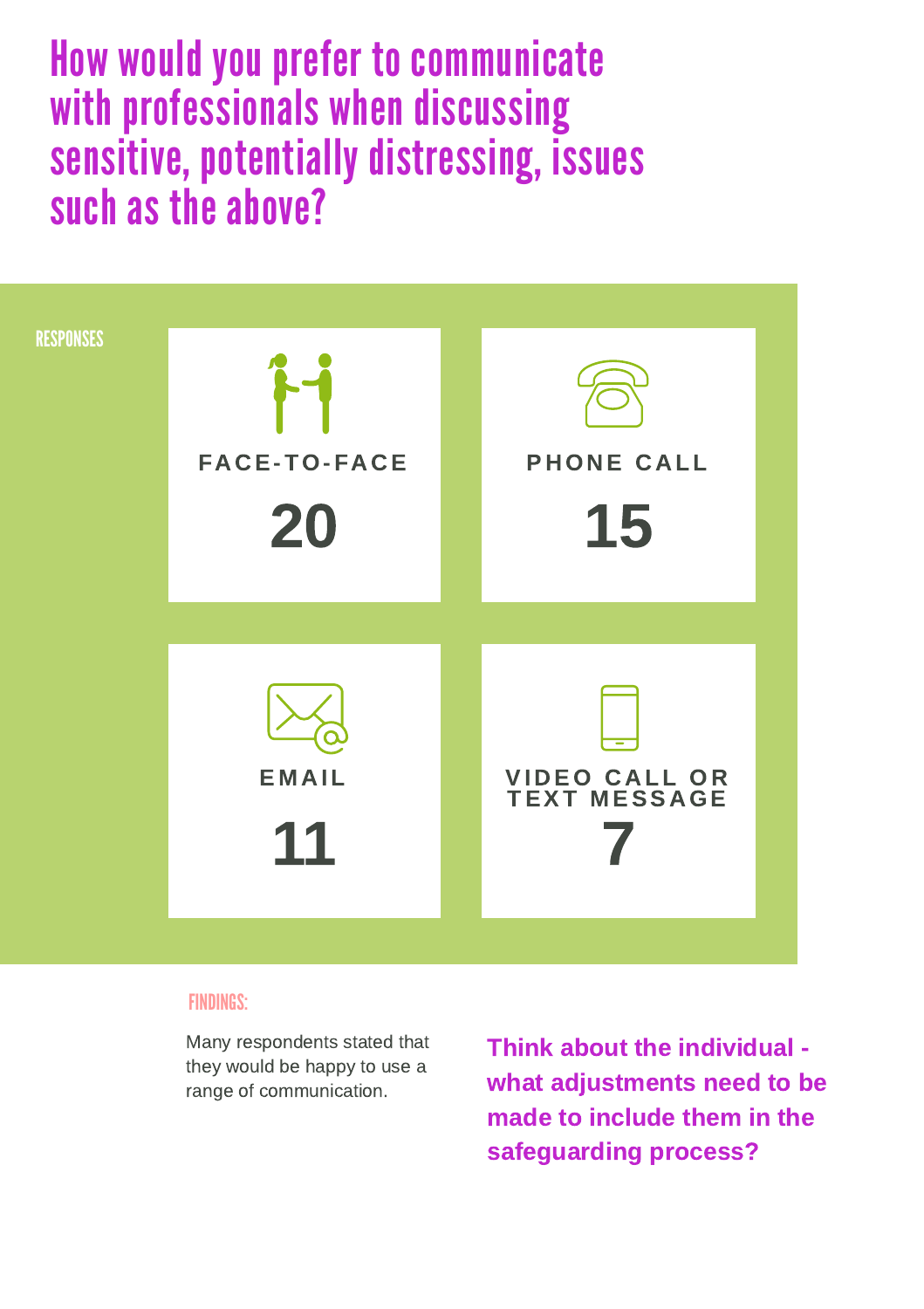

## RESOURCES & FURTHER READING

[Making Safeguarding Personal](https://www.local.gov.uk/msp-toolkit) toolkit

[This web-based resource from the](https://www.local.gov.uk/msp-toolkit) LGA includes narrative around specific areas of practice, tools and case examples to support learning and development

• [Lambeth Adult Safeguarding](https://www.lambethsab.org.uk/sites/default/files/2019-07/201922%20Lambeth%20Safeguarding%20Adults%20report%20FINAL%20WEB.PDF) Masterclass 2018: Making Safeguarding Personal

This resource provides an overview of MSP masterclass session led by Jane Lawson, a leading figure in the world of adult safeguarding.

Busting myths that surround [Making Safeguarding Personal](https://soundcloud.com/rip-ripfa/sets/busting-myths-that-surround-making-safeguarding-personal/s-4nukW) Eleven episodes exploring and busting the myths that can prevent practitioners from making safeguarding personal for service users. Led by Esi Hardy and Michael Preston-Shoot